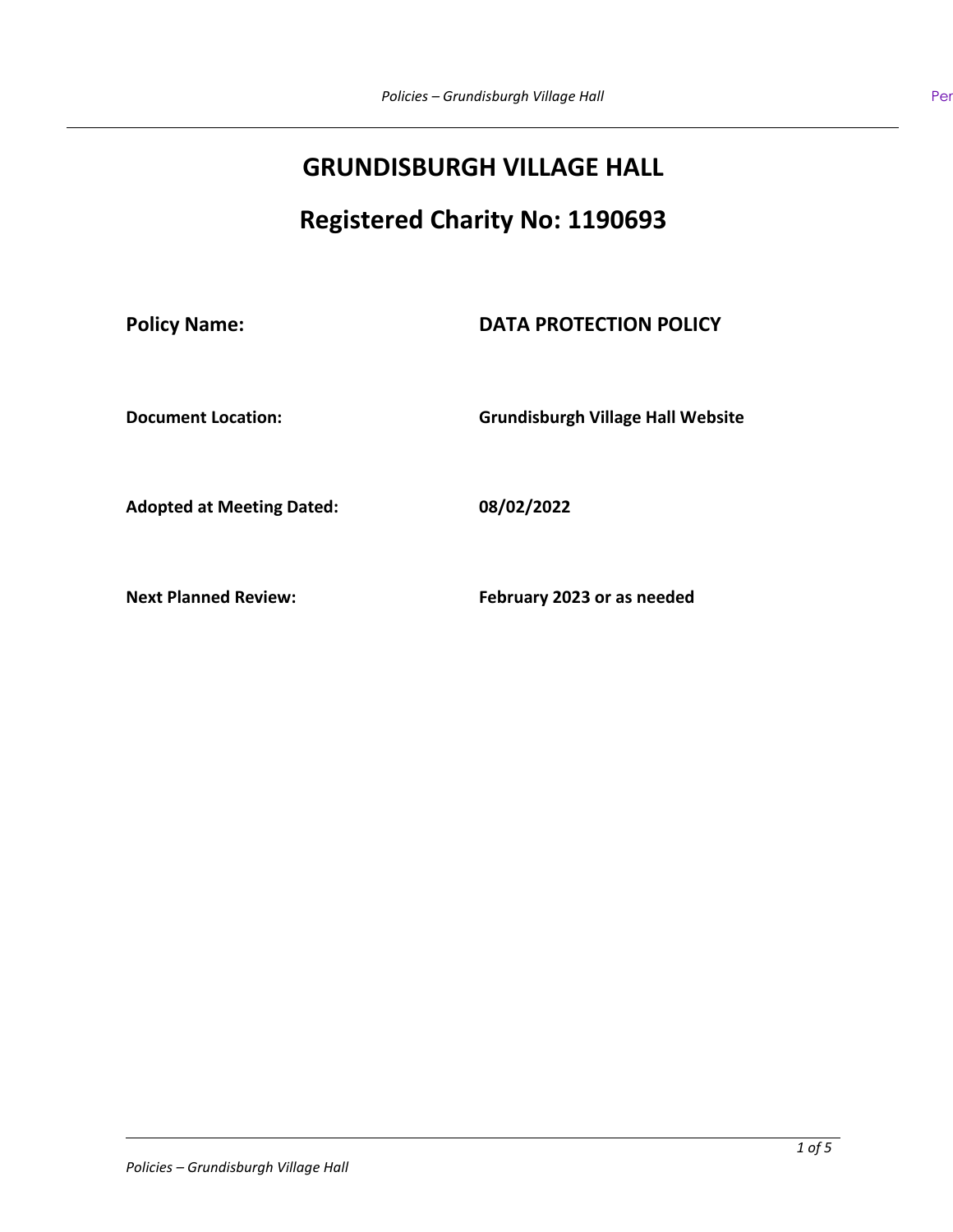# **Revision History**

| <b>Version</b><br>No. | Date       | Prepared by /<br><b>Modified by</b> | <b>Email Address</b>       | <b>Significant Changes</b> |
|-----------------------|------------|-------------------------------------|----------------------------|----------------------------|
| 0.1                   | 09/02/2021 | Phil Bailey                         | phil.bailey@btinternet.com | <b>First Draft</b>         |
| 0.2                   | 22/03/2021 | <b>Phil Bailey</b>                  | phil.bailey@btinternet.com | Second Draft               |
| 0.3                   | 02/08/2022 | K Tatham                            | secretary@gnvh.co.uk       | Final                      |

## **Glossary**

| <b>Abbreviation</b> | <b>Description</b>                             |
|---------------------|------------------------------------------------|
| <b>VHMC</b>         | Grundisburgh Village Hall Management Committee |
| <b>GDPR</b>         | <b>General Data Protection Regulation 2018</b> |
| <b>DPA</b>          | Data Protection Act 2018                       |
| <b>DSAR</b>         | Data Subject Access Request                    |

## **Statement**

The Grundisburgh Village Hall Management Committee (VHMC) recognises its responsibility to comply with the General Data Protection Regulation 2018 (GDPR) and the Data Protection Act 2018 (DPA) which is the UK-specific complement to the GDPR.

These regulations set out high standards for the handling of private information and protection of individuals' rights to privacy. They specify how personal information can be collected, handled and used. Apart from some exemptions (which are irrelevant to the VHMC) the regulations apply to anyone holding personal information about people; electronically or on paper. The VHMC will not ask for information from Hirers that is not strictly related to the operation or hire of the Village Hall itself.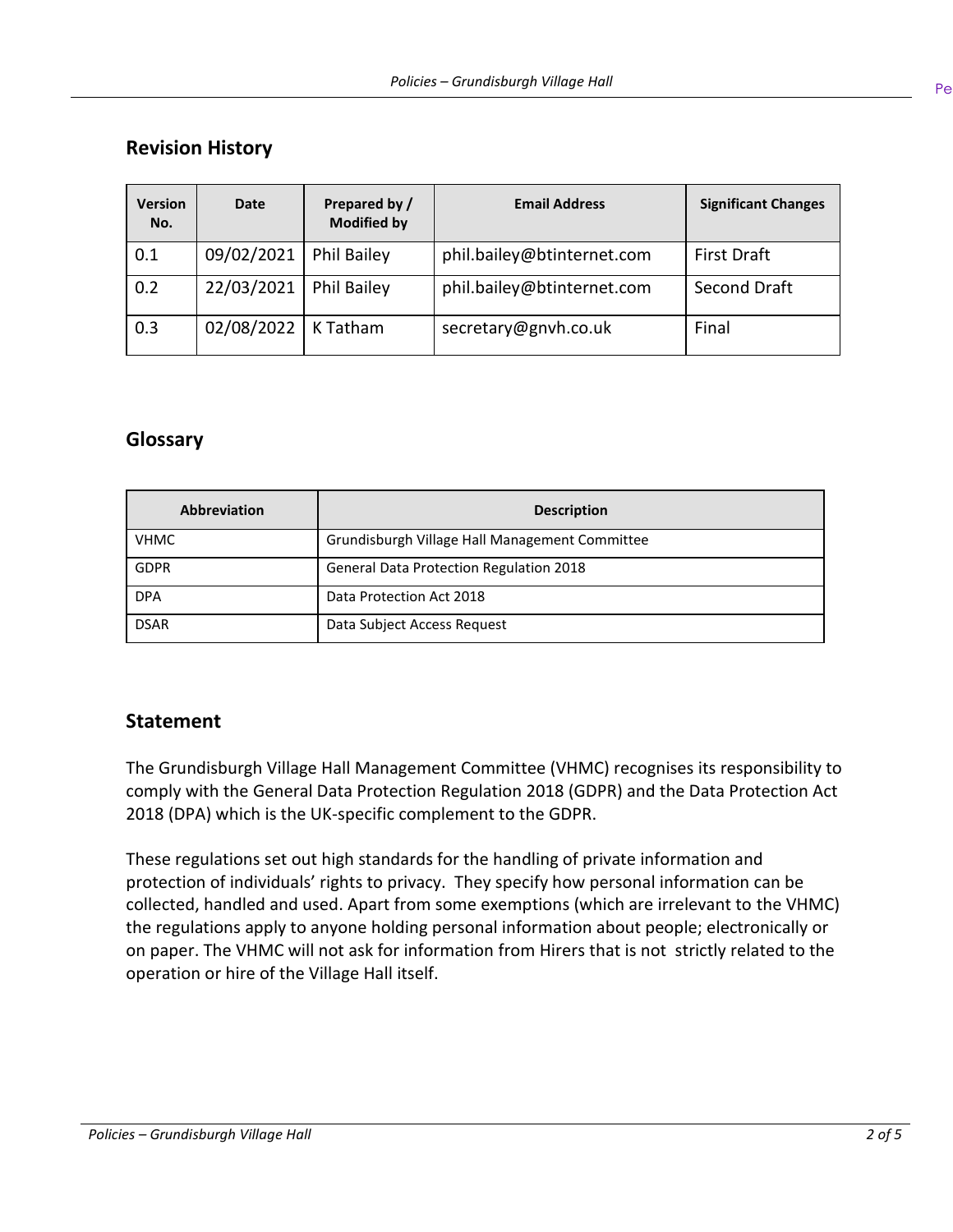## **PROCEDURES**

The VHMC has a number of procedures in place to ensure that it complies with the DPA and GDPR when holding personal information. When dealing with personal data the VHMC will ensure that data is:

- **processed fairly and lawfully.** Personal information will only be collected from individuals if the VHMC has been open and honest about why they want the information, eg, relevant credentials of event organisers and volunteers;
- **processed for specified purposes only**. This covers bookings, payment and invoice processes, and website data;
- **relevant to what it is needed for.** Data will be monitored so that too much or too little is not kept; only data that is needed will be held;
- **accurate and kept up to date.** Personal data will be accurate, if it is not it will be corrected;
- **not kept longer than it is needed.** Data no longer needed will be shredded/deleted or securely disposed of;
- **processed in accordance with the rights of individuals.** Individuals will be informed, upon request, of all personal information held about them; and
- **kept securely and confidentially.** Only the VHMC can access the data. It cannot be accessed by members of the public. Data will not be used for any other purpose or passed to any third party.

**Disclosure of personal information.** Members of the VHMC may need to access information to help carry out their duties. They are only able to access as much information as necessary and it will only be used for that specific purpose, eg, in the investigation of a complaint

This policy should be read alongside our Privacy Notice which is below in Appendix 1. It will be reviewed from time to time and when there are DPA changes.

 $Pe$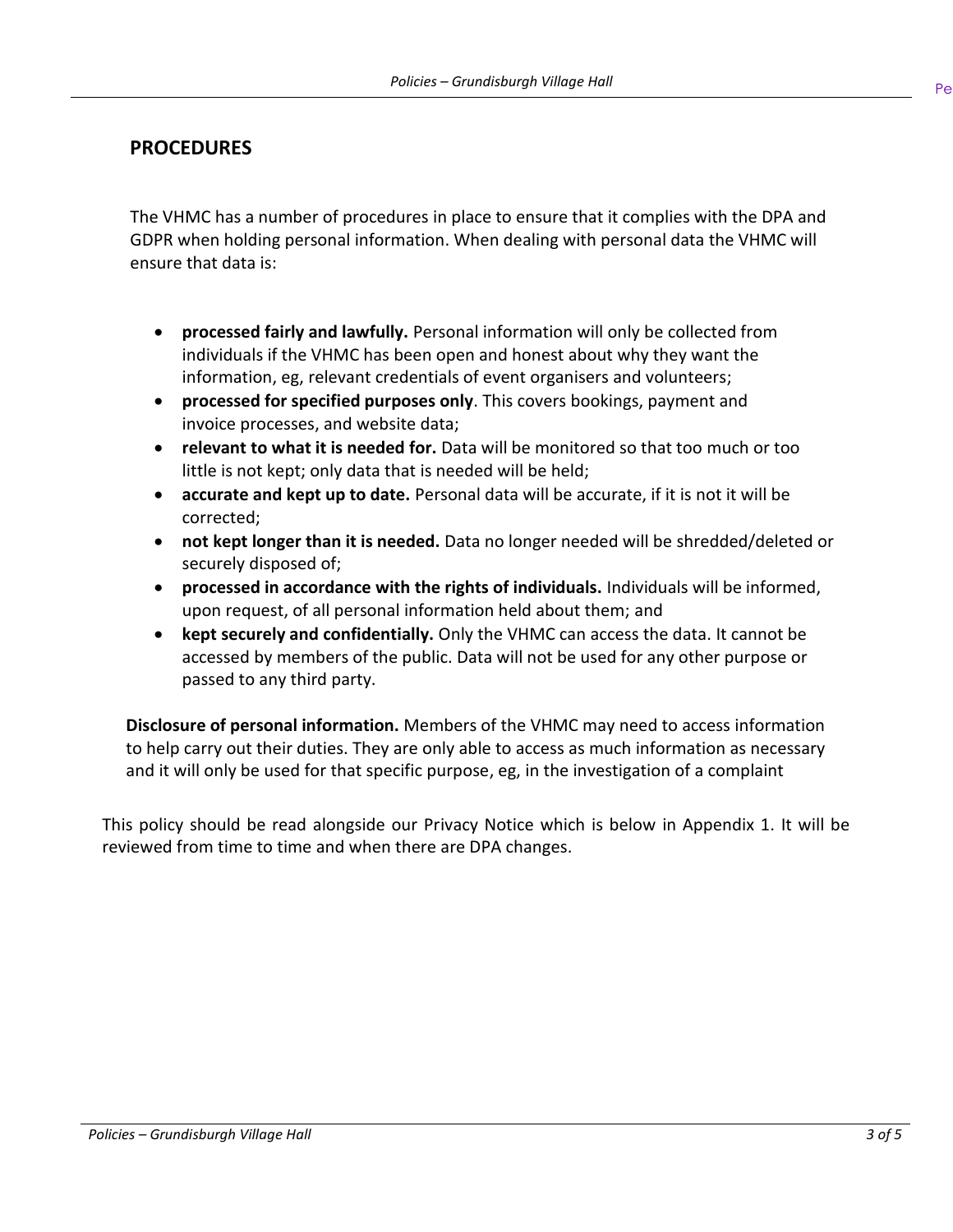## **APPENDIX 1 - Grundisburgh Village Hall Privacy Notice**

### **Introduction**

The General Data Protection Regulation (GPDR) and a new Data Protection Act came into effect in May 2018 to ensure that organisations protect your personal data better. Your privacy is important to the VHMC and this statement is our commitment to letting you know how we use your personal information and make responsible use of your data. It should be read in conjunction with our current Data Protection Policy, available on our website.

The personal information provided to the VHMC is collected, processed and held to ensure that the VHMC can fulfil its responsibilities. As such it comes under the "legitimate interest" category and no personal information is shared with or disclosed to any third parties.

### **Information Security**

The VHMC has a duty to ensure the security of personal data. We only keep data for the purpose for which it was collected, and we destroy or delete it when it is out of date or no longer needed.

#### **Access to Information**

You have a right to ask the VHMC what information is held on you, and to check that it is accurate and up to date. This is known as a Data Subject Access Request (DSAR) - individuals have the right of access to their personal information that the VHMC holds on application to the secretary (details on Village Hall website), who will respond as soon as possible and within one calendar month of your request. In addition, individuals can ask for personal data to be removed from VHMC records at any time.

#### **Examples of Information held:**

Booking information - Held by the bookings secretary. Details include name, address, e-mail address and phone number. Provided by hirer and all legitimate interest information for securing booking and ensuring proper use of the hall, liability for damage and payment. Regular booking details are retained whilst booking is current and one-off bookings retained for one calendar year.

Contact and payment details - Held by the Treasurer – The Treasurer holds names, contact and bank details to pay invoices for services and supplies. The Treasurer also holds contact details for hirers to enable the issue of invoices and receipts. All legitimate interest information is destroyed/deleted after 12 months inactivity – i.e. there has been no transactions for at least 12 months.